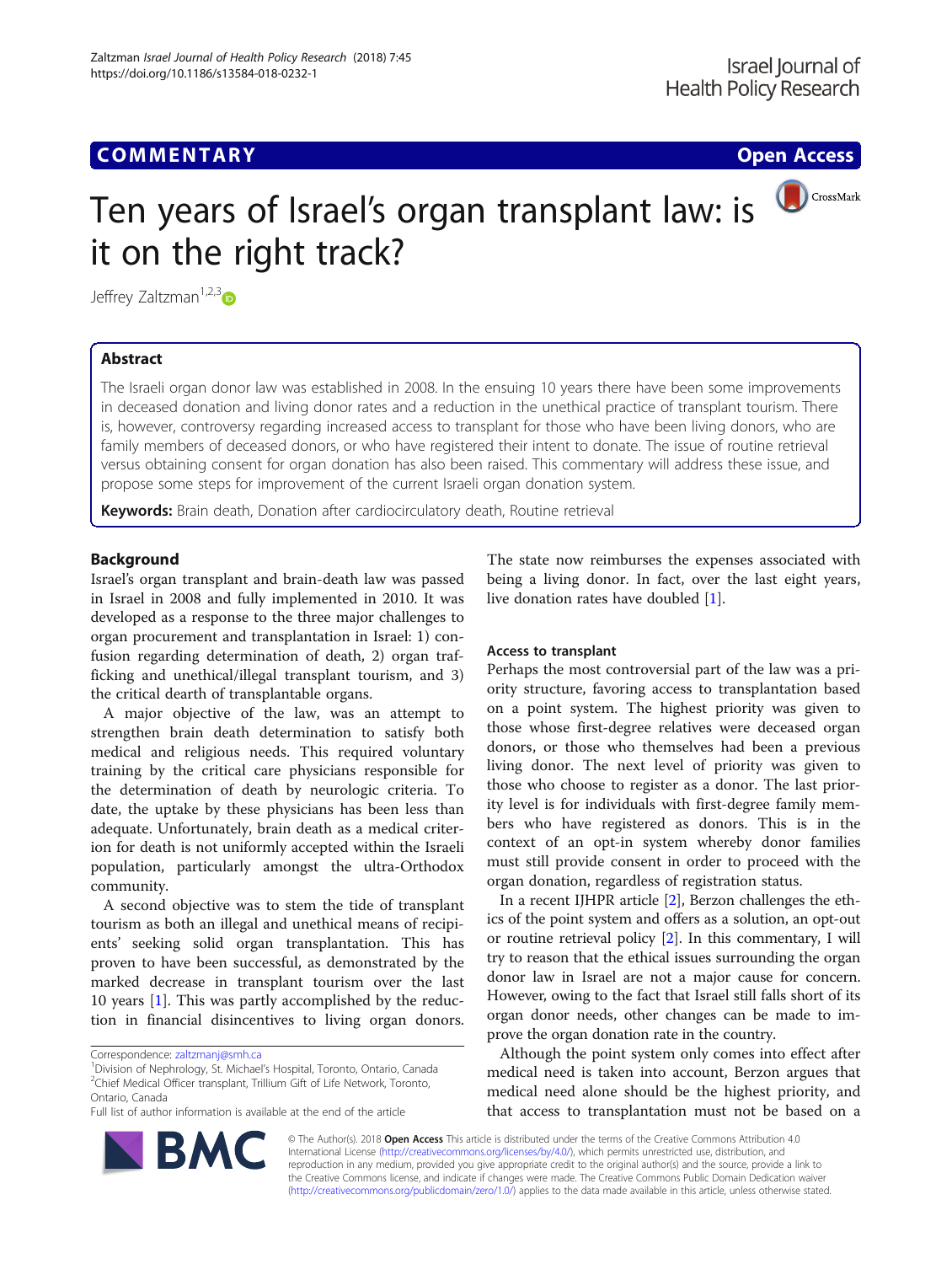predetermined hierarchy [[2\]](#page-2-0). There is a concern that those who may not have access to media, or who may not be engaged in public awareness campaigns are at a disadvantage, as they would be less cognizant of the incentivized donor registration program.

It should be noted however, that in all transplant allocation policies around the world, societal factors are often employed ahead of medical need. One example illustrating this point is that uniformly, allocation systems for kidney transplants give higher priority to pediatric recipients versus their adult counterparts. In addition, patients with liver failure secondary to alcoholic cirrhosis are often obligated to wait a 6-month sobriety period before acceptance onto a wait list for liver transplantation [[3\]](#page-2-0). There are no compelling medical reasons for either of these allocation practices.

In the general population, the likelihood of requiring a life-saving organ transplant is fivefold greater than the chance of being a deceased organ donor. This imbalance between supply and demand means that transplantation is highly dependent upon an adequate supply of both deceased and living organ donors. To date, no jurisdiction has been able to meet the need of an abundant supply of transplantable organs. Thus, different countries have had varying approaches to trying to address the imbalance. In the Israeli system, registration as a donor increases a person's priority if he/she were ever to need a future transplant. In the absence of an adequate supply of organ donors (those willing to donate), the likelihood of receiving a transplant diminishes.

An analogy to organ donor registration is childhood vaccination policy. A child who is vaccinated may achieve some future health advantage. However, unless vaccination occurs within the vast majority of the population, preventable communicable diseases will still occur, and even a vaccinated child may still be at risk if immunity doesn't develop. Conversely, parents who choose not to vaccinate their children may still be afforded protection so long as there is enough herd immunity (vaccination rates close to 100%). Similarly, if registration for organ donation ever approached levels nearing 100%, then the priority point system would become irrelevant, and organ Israeli donation rates could be amongst the highest in the world.

# Jurisdictional scan

When the Israeli organ donor law first came into existence in 2008 and implemented in 2010, there had been a lot of public and media attention. However, over time there has been less awareness and donor registration rates have been flat. The success of countries such as Spain is not based on an opt-out, or routine retrieval policy, but rather on a very well-resourced, well-organized organ donation community within that country [\[4\]](#page-2-0). Organ donation is embedded within the Spanish culture. The success of the Spanish model is based on ongoing communication and media attention that is afforded to transplantation and organ donation [[4](#page-2-0)].

Within Israel's ultra-orthodox community, there are many who do not accept brain death as a definition of death. This issue became very apparent with the establishment of the new brain death determination laws [\[5](#page-2-0)]. However, Israel's challenges with the acceptance of brain-death are not unique. Even in countries such as the United States and Canada where there is a clearer distinction between church and state, familys' religious beliefs often challenge the medical dogma of neuro-logical determination of death [\[6\]](#page-2-0).

A shift in policy from obtaining family consent to routine retrieval as posited by Berzon [\[2](#page-2-0)] is unlikely to succeed in Israel. First, in most jurisdictions where opt-out or routine retrieval is the law, physicians still obtain consent from family members before proceeding with organ donation. Only in Austria is there a true "hard" opt-out policy. In practice, unless otherwise stated, organ donation is presumed, and organ procurement occurs without next-of-kin-consent. It seems inconceivable that, based on the above stated views on brain death, that the ultra-orthodox community would be accepting of routine referral in the absence of consent for donation.

The United States does not practice routine referral and like Israel, requires consent from next-of-kin. The US has a donation rate of  $\sim$  28–30 donors per million, which is better than the majority of jurisdictions with routine referral policies. Approximately 50% of its population are registered as organ donors, and in some states this number exceeds 85% ([https://www.organdonor.gov/](https://www.organdonor.gov/index.html) [index.html](https://www.organdonor.gov/index.html)).

## **Solutions**

The current point system has face validity and some of its key features should be maintained. At the same time, the ethical issues raised by Berzon should be given serious consideration and the point system should be modified accordingly.

In North America, like Israel, priority for access to transplant is given to those who have been previous living donors. This should be the highest priority within the point system. Priority to those who have registered as donors, or those with family members who have been organ donors, should be maintained.

I would, however, consider eliminating priority to individuals whose first degree-relatives have registered. This current paradigm can be challenged. Why a first degree relative and not a best friend? What is the relationship between a potential recipient who would get priority and their first degree relative?